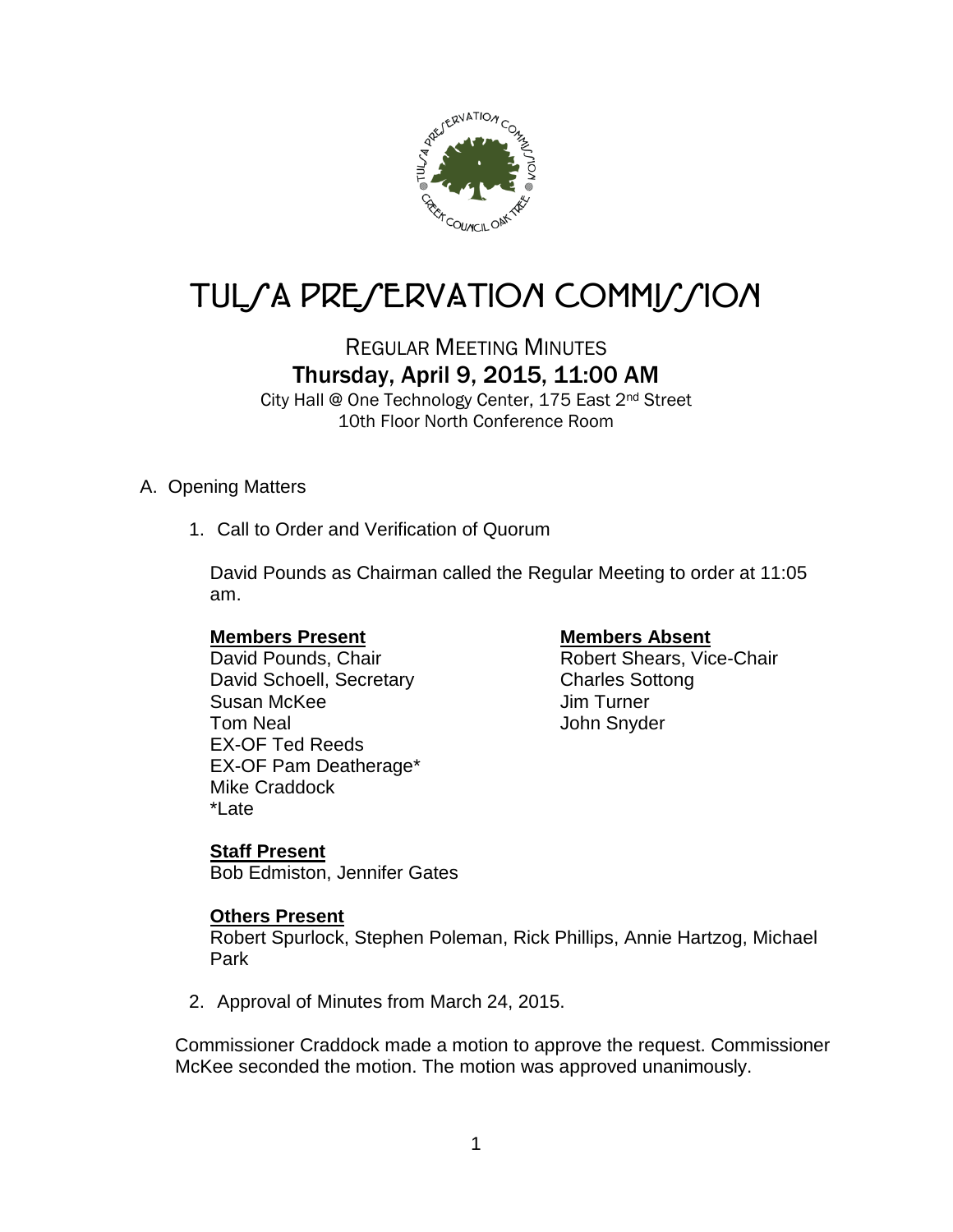### **Vote: Meeting Minutes March 7, 2015. In Favor Opposed Abstaining Not Present**

# 1. Pounds and Shears Shears Shears Shears Shears Shears Shears Shears Shears Shears Shears Shears Shears Shears

- 
- 
- 
- 4. Neal **Shutter South America** Shutter Shutter Shutter Shutter Shutter Shutter Shutter
- 5. Craddock
	- 4. Disclosure of Conflicts of Interest Commissioner Pounds stated who knew applicant, Steve Pullman, professionally and it would not influence his ability to act impartially with regard to the application; therefore, he did not consider it a conflict of interest.
- B. Actionable Items
	- 1. **COA-15-02 / 1625 S. Norfolk Ave.** (N. Maple Ridge) Applicant: Robert Spurlock *COA Subcommittee Review Date: None*

Request:

- 1. Construct dry-stack limestone retaining wall around west and south side of property
- 2. Construct decorative iron fence with gate along west and partial south yards

Staff presented all requests to the Commission and the applicant was present at the meeting. The Commission discussed the application and using cut stone instead of rough stone. The Commission expressed concern about the longevity of a dry stack at that height of a wall if rough was used and requested applicant to research other cut stone materials.

Commissioner Neal made a motion to approve Request 2. Commissioner McKee seconded the motion. The motion was approved unanimously. Guidelines cited: G.1.4, G.1.5

# **Vote: 1625 S. Norfolk Ave. (N. Maple Ridge)**

| <b>In Favor</b> |             | <b>Opposed</b> | <b>Abstaining</b> | <b>Not Present</b> |
|-----------------|-------------|----------------|-------------------|--------------------|
|                 | 1. Pounds   |                |                   | Turner             |
|                 | 2. Schoell  |                |                   | Sottong            |
|                 | 3. Neal     |                |                   | <b>Shears</b>      |
|                 | 4. McKee    |                |                   | Snyder             |
|                 | 5. Craddock |                |                   |                    |

2. Schoell Sottong Sottong Sottong Sottong Sottong Sottong Sottong Sottong Sottong Sottong Sottong Sottong Sottong Sottong Sottong Sottong Sottong Sottong Sottong Sottong Sottong Sottong Sottong Sottong Sottong Sottong Sot 3. McKee Turner<br>
4. Neal Snyder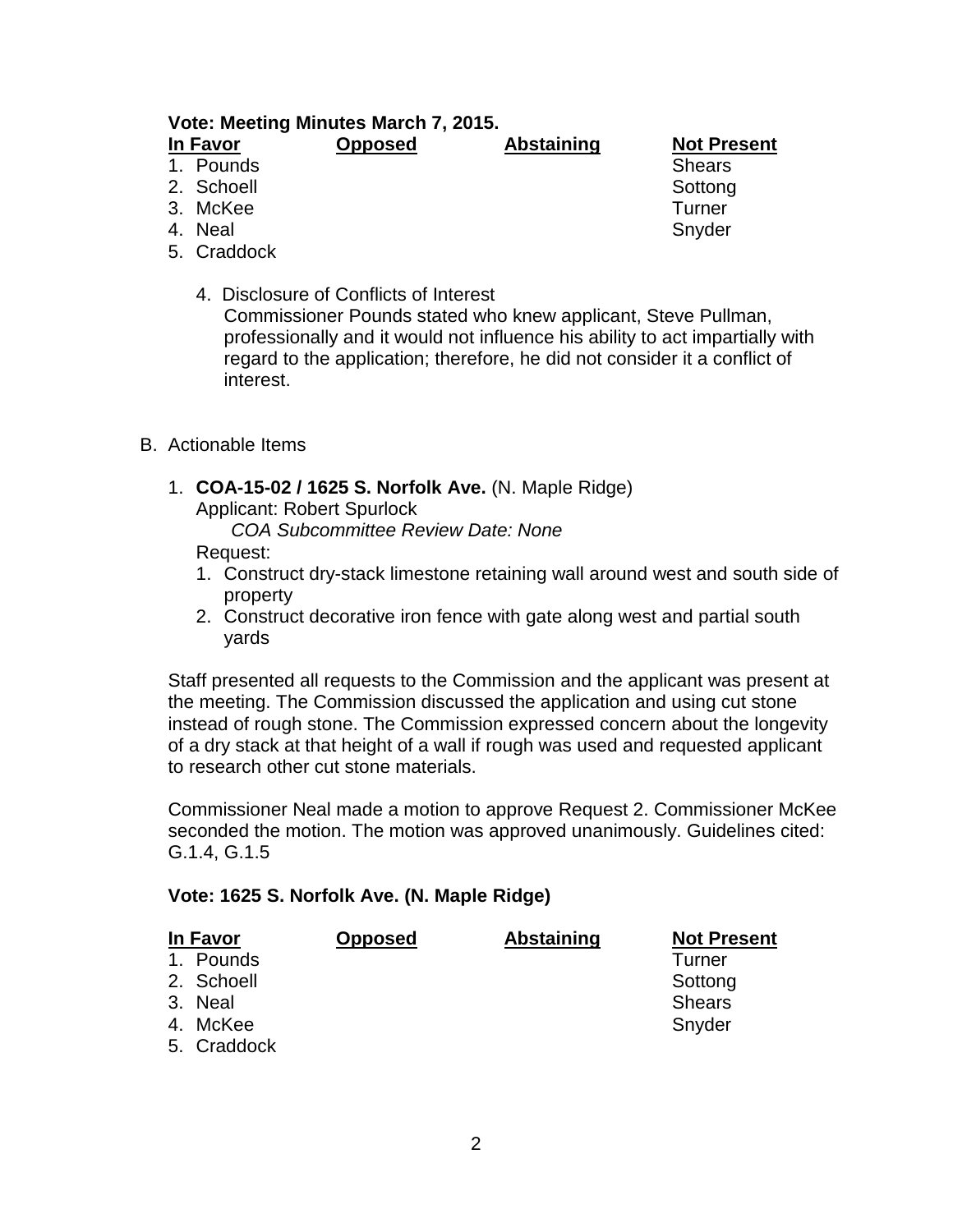Commissioner Pounds made a motion to continue Request 1 without objection from the applicant providing new stone material. Commissioner McKee seconded the motion. The motion was approved by majority. Guidelines cited: G.1.4, G.1.5

# **Vote: 1625 S. Norfolk Ave. (N. Maple Ridge)**

| In Favor |             | <b>Opposed</b> | <b>Abstaining</b> | <b>Not Present</b> |
|----------|-------------|----------------|-------------------|--------------------|
|          | 1. Pounds   |                |                   | Turner             |
|          | 2. Schoell  |                |                   | Sottong            |
|          | 3. Neal     |                |                   | <b>Shears</b>      |
|          | 4. McKee    |                |                   | Snyder             |
|          | 5. Craddock |                |                   |                    |

2. **COA-15-05 / 1705 S. Cincinnati Place** (N. Maple Ridge) Applicant: Annie Hartzog *COA Subcommittee Review Date: None* Request: 1. Replace wood porch steps according to plans submitted

Staff presented the application to the Commission and the applicant and the applicant's representative, Rick Phillips, was present at the meeting.

Applicant's representative, Phillips, described how the concrete steps will tie into the brick porch column. The Commission discussed the application. Commissioner Neal was concerned about the curved steps would keep with the historic character of the neighborhood. The applicant and representative stated that other homes; including the one next door has similar steps.

Commissioner Neal made a motion to approve the applicant's request. Commissioner Craddock seconded the motion. The motion was approved by majority. Guidelines cited: A.6.2, A.6.3

# **Vote: 1705 S. Cincinnati Place (N. Maple Ridge)**

| In Favor    | <b>Opposed</b> | <b>Abstaining</b> | <b>Not Present</b> |  |
|-------------|----------------|-------------------|--------------------|--|
| 1. Pounds   | Schoell        |                   | Turner             |  |
| 2. Craddock | McKee          |                   | Sottong            |  |
| 3. Neal     |                |                   | <b>Shears</b>      |  |
|             |                |                   | Snyder             |  |

### 3. **COA-15-09 / 1755 S. St. Louis Ave.** (Swan Lake) Applicant: Steve Poleman *COA Subcommittee Review Date: April 2, 2015*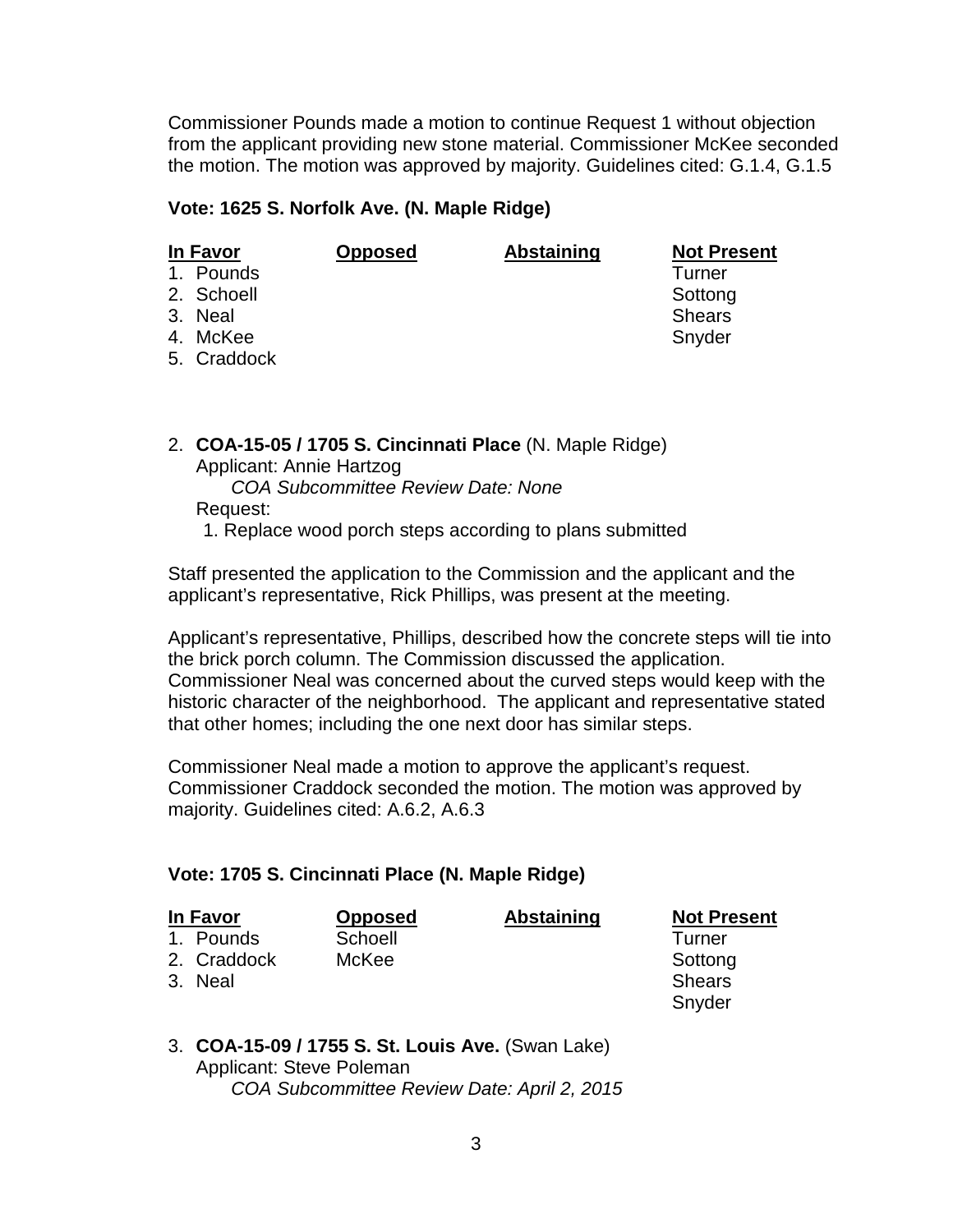Request:

1. Construct third story addition according to drawings submitted

Staff presented the application to the Commission and the applicant was present at the meeting.

Commissioner Neal presented the COA Subcommittee report. Commissioner Neal stated that the COA recommended approval with changes to the application. The applicant expressed his architect was not comfortable with one gable window, and the applicant preferred two gable windows. The Commission discussed one window versus two windows for the gable. The applicant stated he wanted to allow more natural light with two windows.

Commissioner Neal made a motion to approve the applicant's request with two gable windows. Commissioner Schoell seconded the motion. The motion was approved unanimously. Guidelines cited: B.1.1, B.1.2, B.1.3, B.1.4, B.4.1, B.4.2, B.3.1, B.3.2, B.3.3.

# **Vote: 1755 S. St. Louis Ave.** (**Swan Lake)**

| In Favor    | <b>Opposed</b>                                           | <b>Abstaining</b> | <b>Not Present</b> |
|-------------|----------------------------------------------------------|-------------------|--------------------|
| 1. Pounds   |                                                          |                   | <b>Turner</b>      |
| 2. Schoell  |                                                          |                   | Sottong            |
| 3. Neal     |                                                          |                   | <b>Shears</b>      |
| 4. McKee    |                                                          |                   | Snyder             |
| 5. Craddock |                                                          |                   |                    |
|             | 4. COA-15-10 / 2001 E. 17 <sup>th</sup> Place (Yorktown) |                   |                    |

Applicant: Michael Park *COA Subcommittee Review Date: None*

Request:

1. Construct rear addition according to drawings submitted

Staff presented the application to the Commission and the applicant was present at the meeting.

The Commission discussed the application and what the commission has purview to review in accordance with the Zoning Code and Design Guidelines. While the side view of the addition would be visible, the question regarding if the rear gable of the addition would be visible and therefore should be clipped in the same manner as the rest of the gables on this house. While an elevation of the would distinctly show a clipped gable the Commission discussed whether it would or would not be visible from the street. Commissioner Neal motioned to approve with a condition to approve the rear roofline with a clipped gable to matching the existing house. No second.